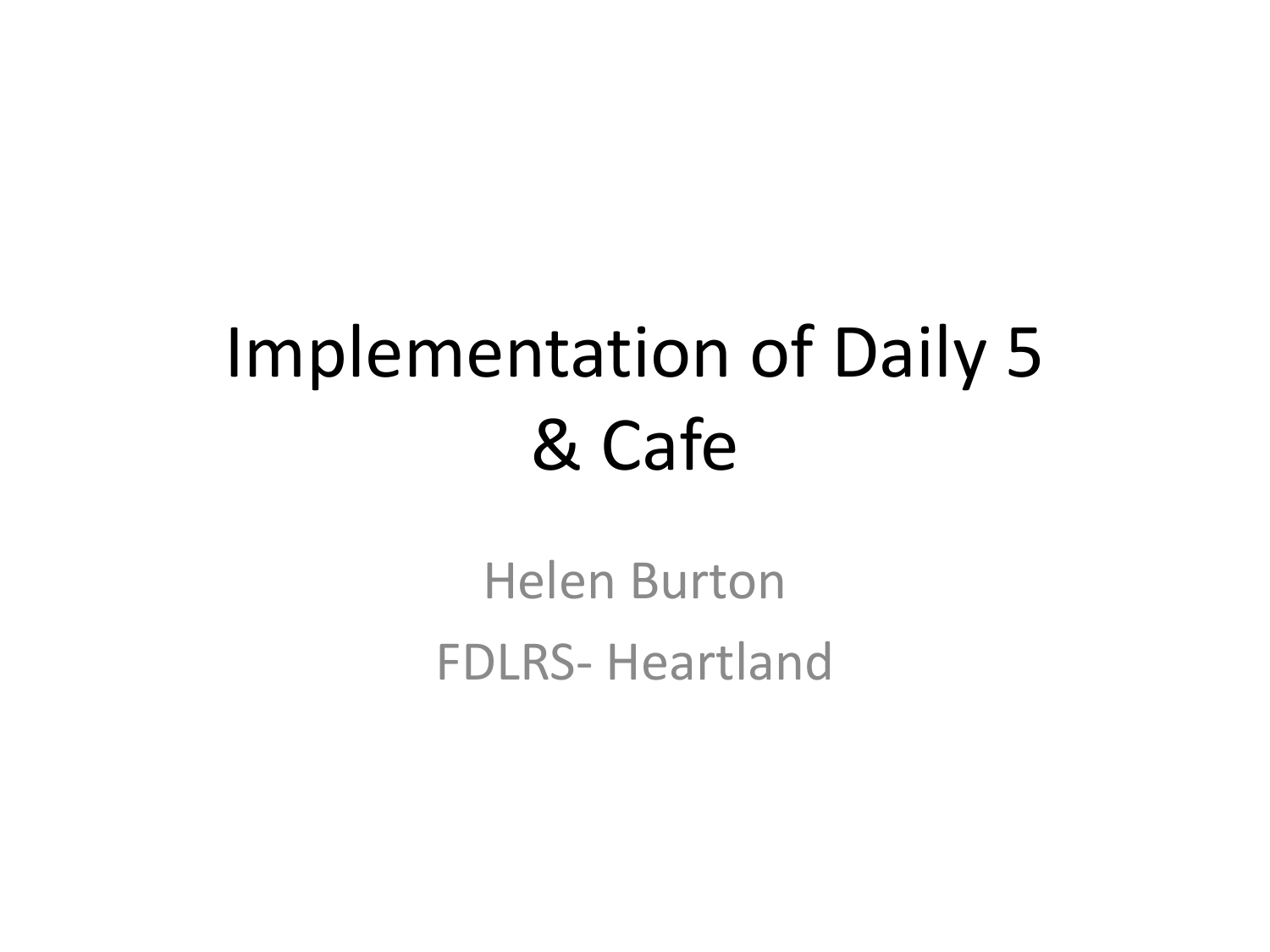#### **Successes**

• What success have you had?

• What's working well for you?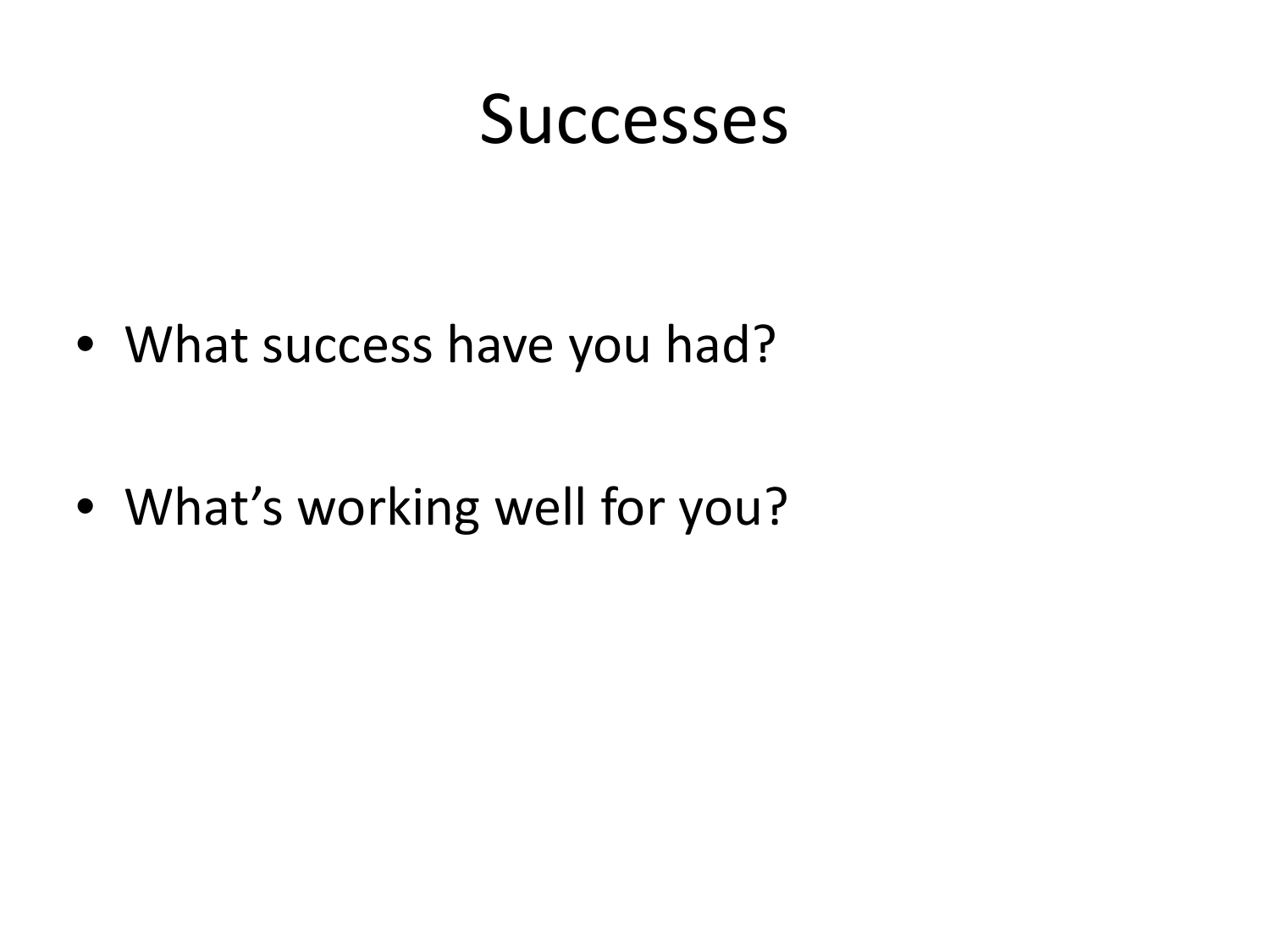# Concerns/Challenges

- Time
- Child
- Mini-lessons
- Using Daily 5 and CAFÉ with other programs
- Grading
- Writing
- Listening
- Word Work & Read to someone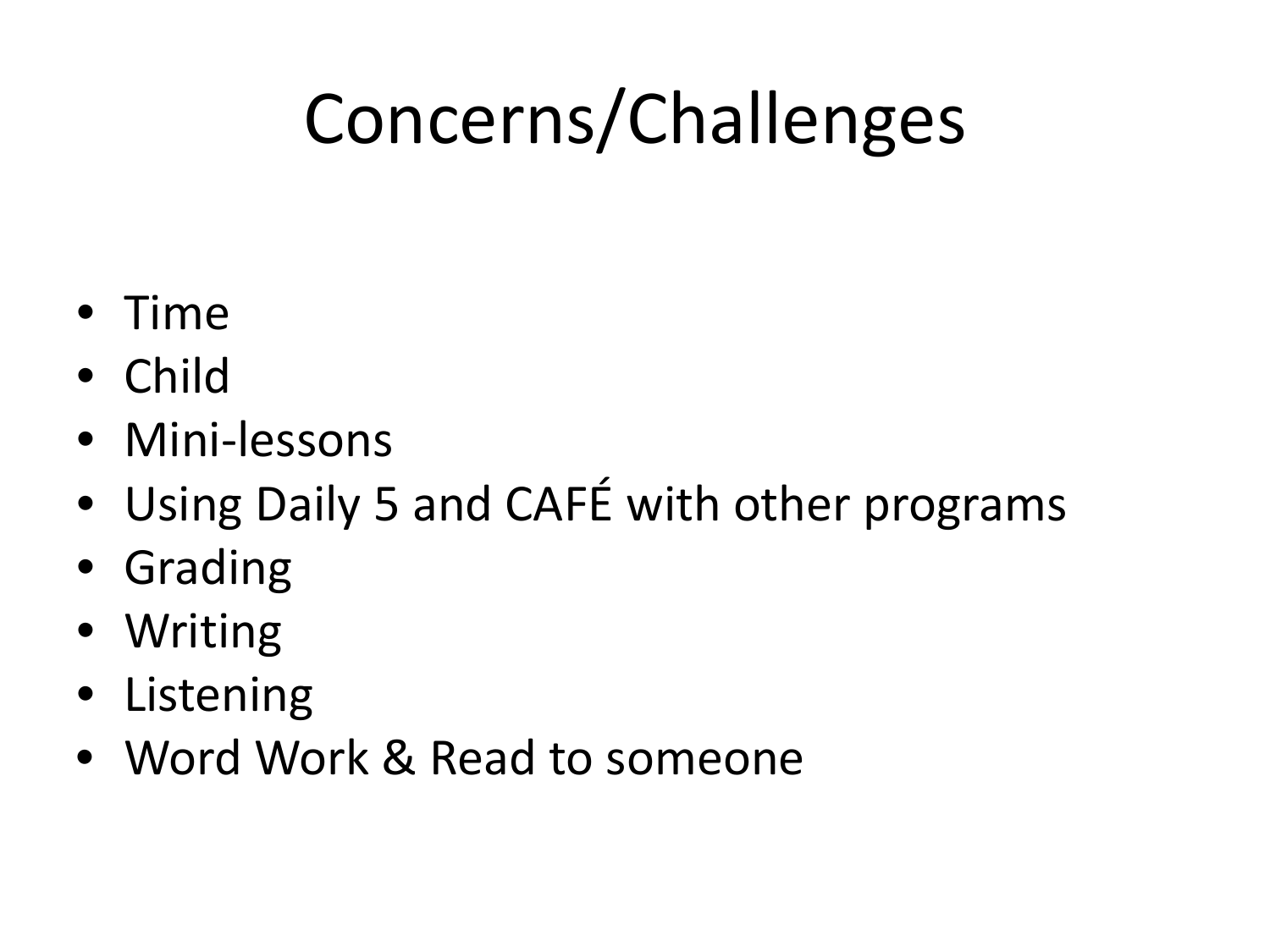#### Time

- Not enough time for 5 rounds
- How to fit in district assessments (running records, DRA, Dibels)
- Time for Small groups / individual conferences
- How to fit in the rounds when you have Specials that interrupt Daily 5 time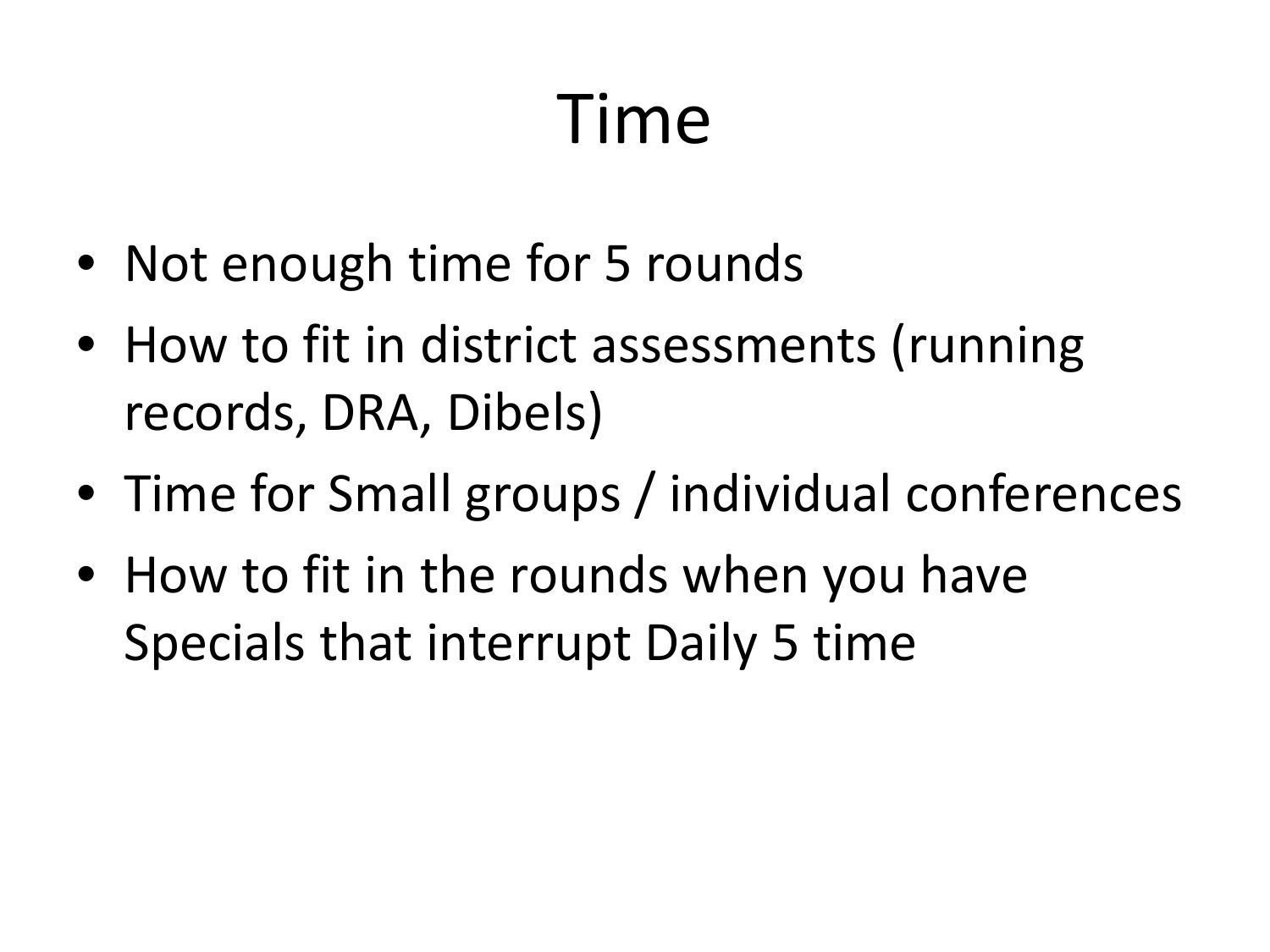## Barometer/struggling students

- What are barometer children; are all struggling readers barometer children
- What are some ways to deal with students who struggle with independence and reading/writing for the whole time
- What about students who feel that everything is an emergency and want to interrupt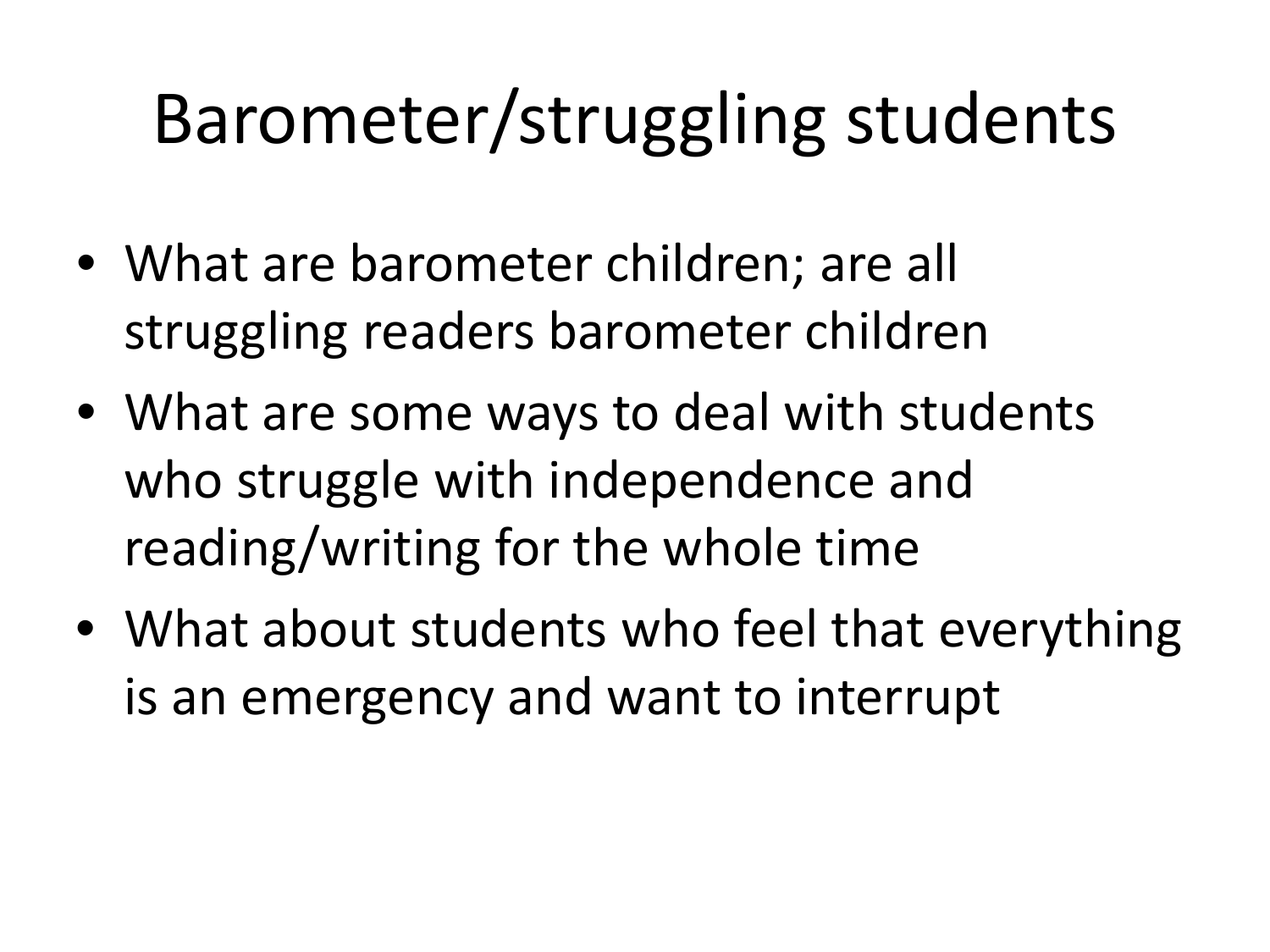# Child

- How to deal with students who won't select "just" right/good fit" books/
- How often should students be changing their good fit books
- How to challenge the top groups and keep then reading
- Kids not seeming to read as much this year; first graders not reading; what do I do?
- How do I keep 30 students/entire class organized? What's working, what's not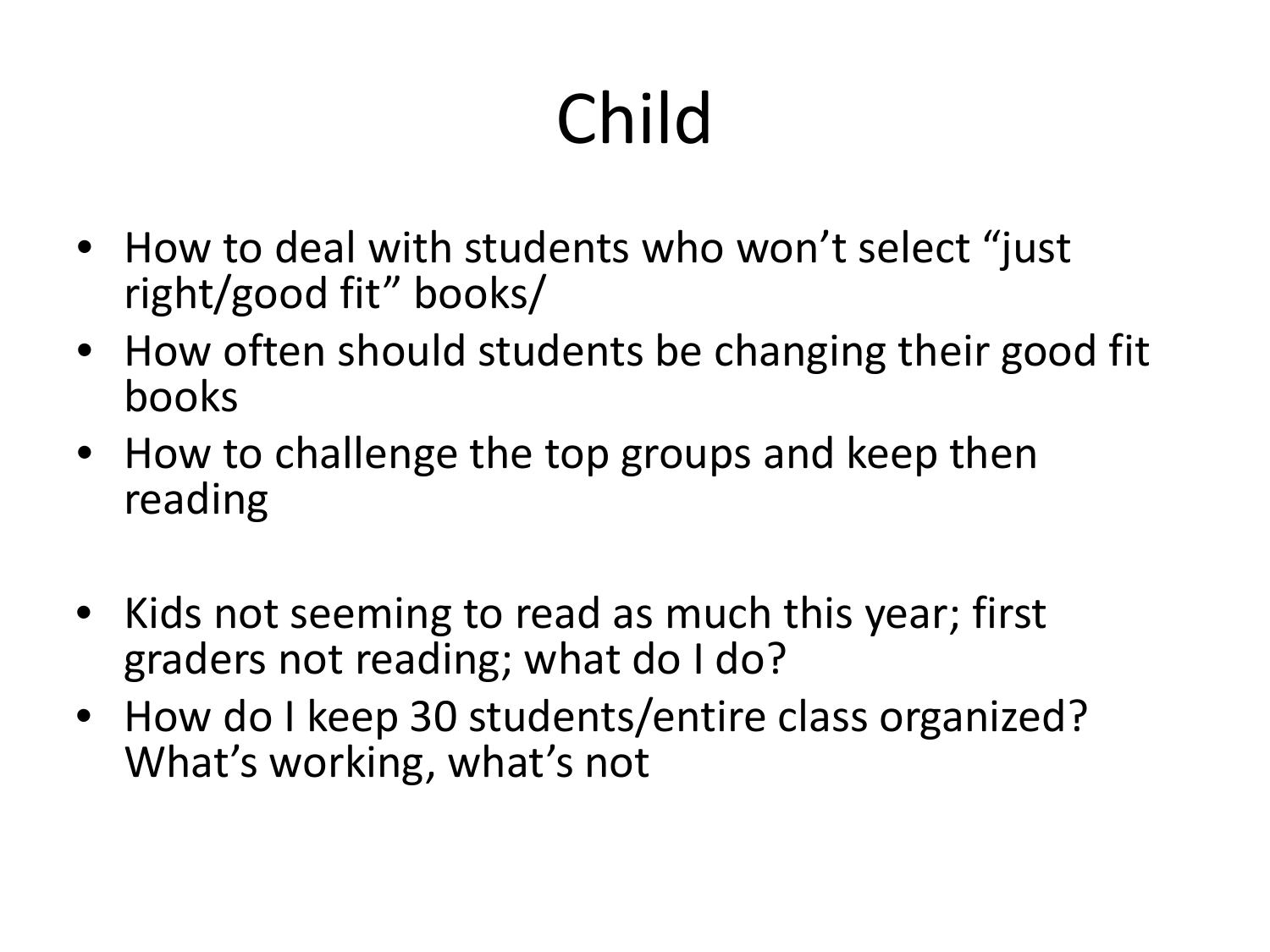#### Focus Lessons/Mini Lessons

- How do we keep the lessons short enough yet teach what is needed
- Lessons seem to take longer than they should
- How do we decide what to teach in focus lessons
- How many days do you work on a strategy
- What is the relation between the district's curriculum and CAFE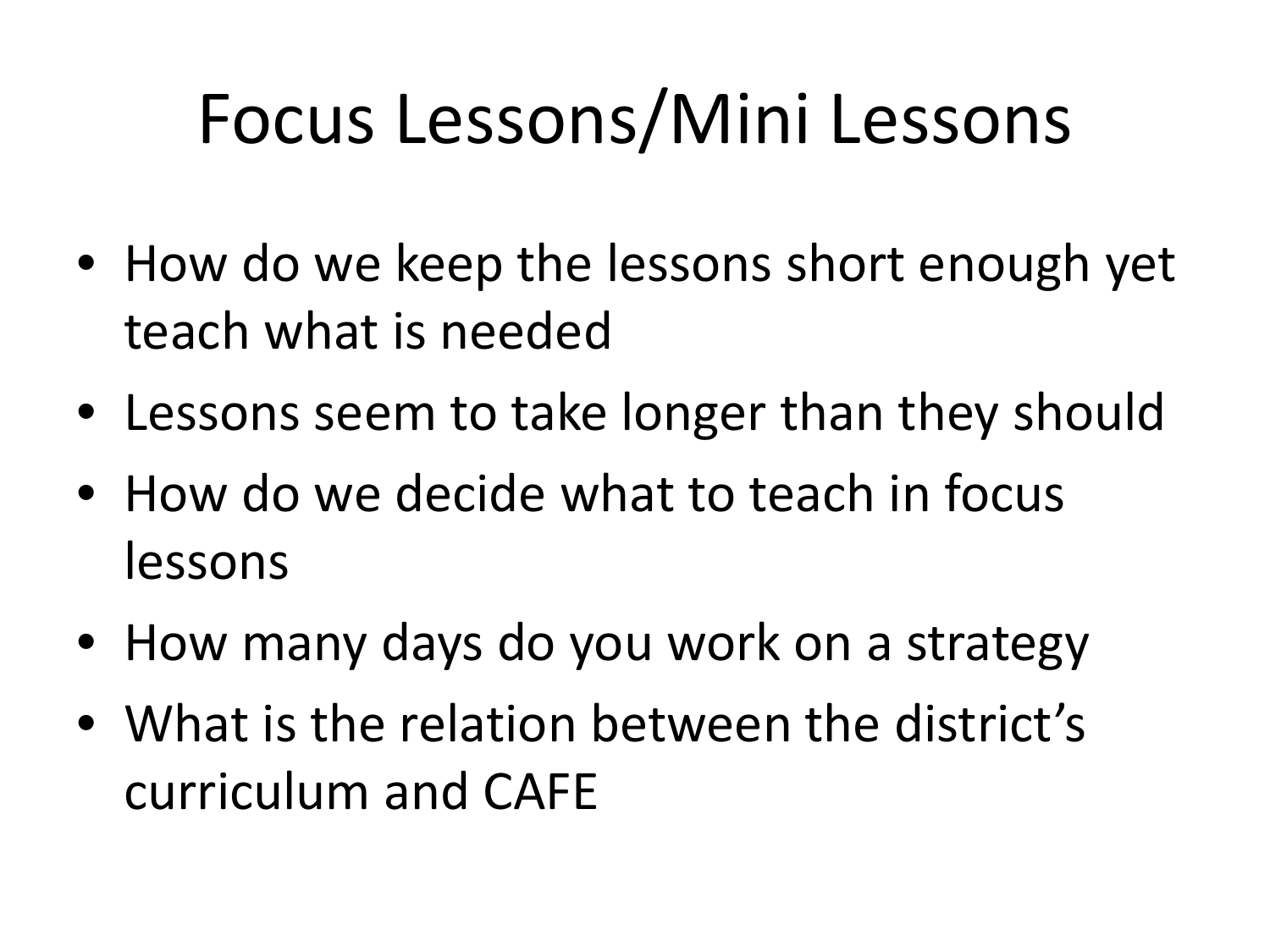# I charts & CAFÉ menu

• How are you doing using the I Charts? How are they working for your children

• How are you using the CAFÉ menu

• Do you have implement Daily 5 and CAFE? How did you decide? What works when implementing both? What are the challenges?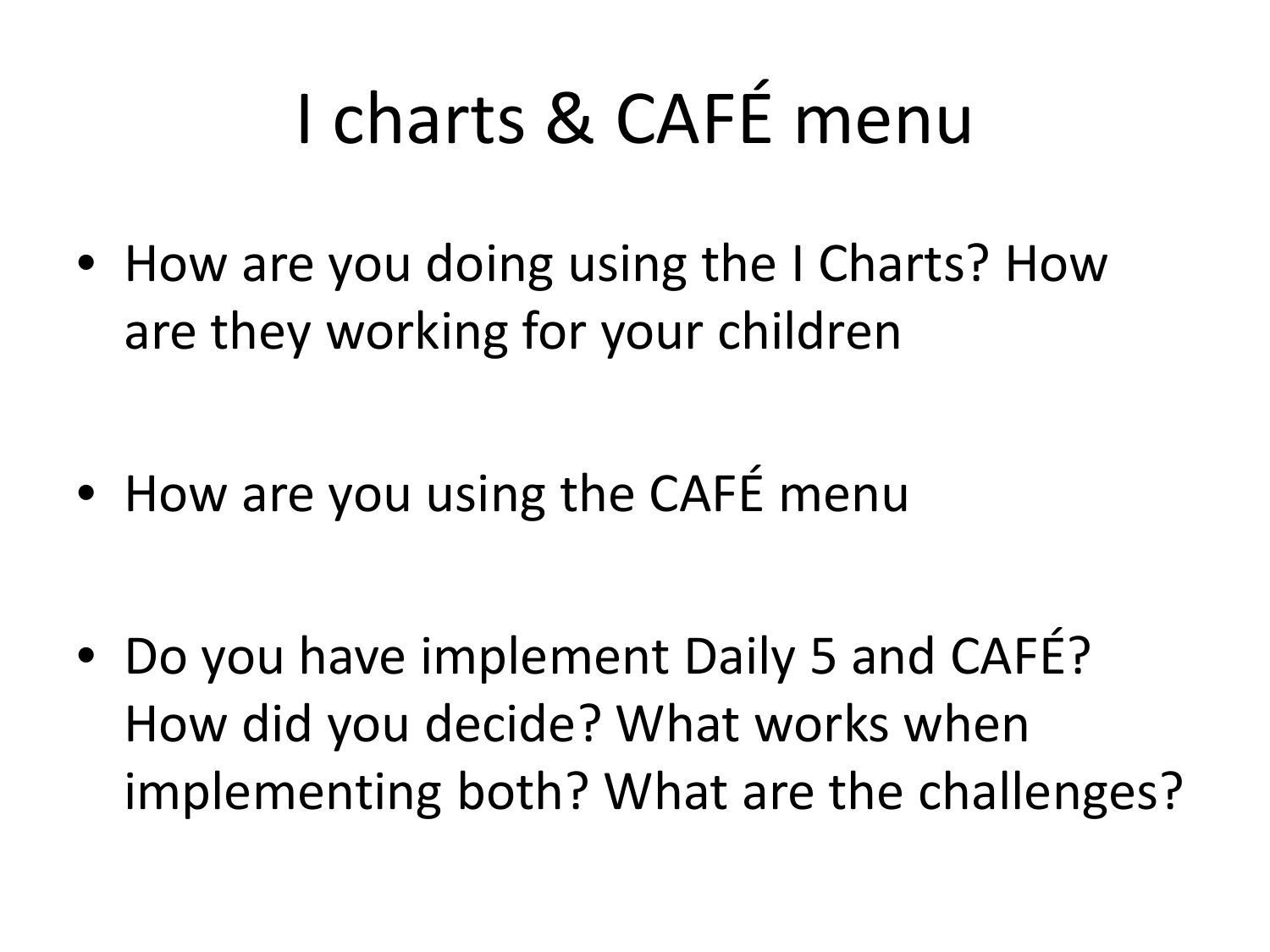### Using other programs

- How does Writers Workshop fit in with Daily 5 and CAFÉ? What about other programs like building blocks?
- How do I use the basal series or my school's reading program with Daily 5 and CAFÉ
- How can I integrate Smart Board into Daily 5 instruction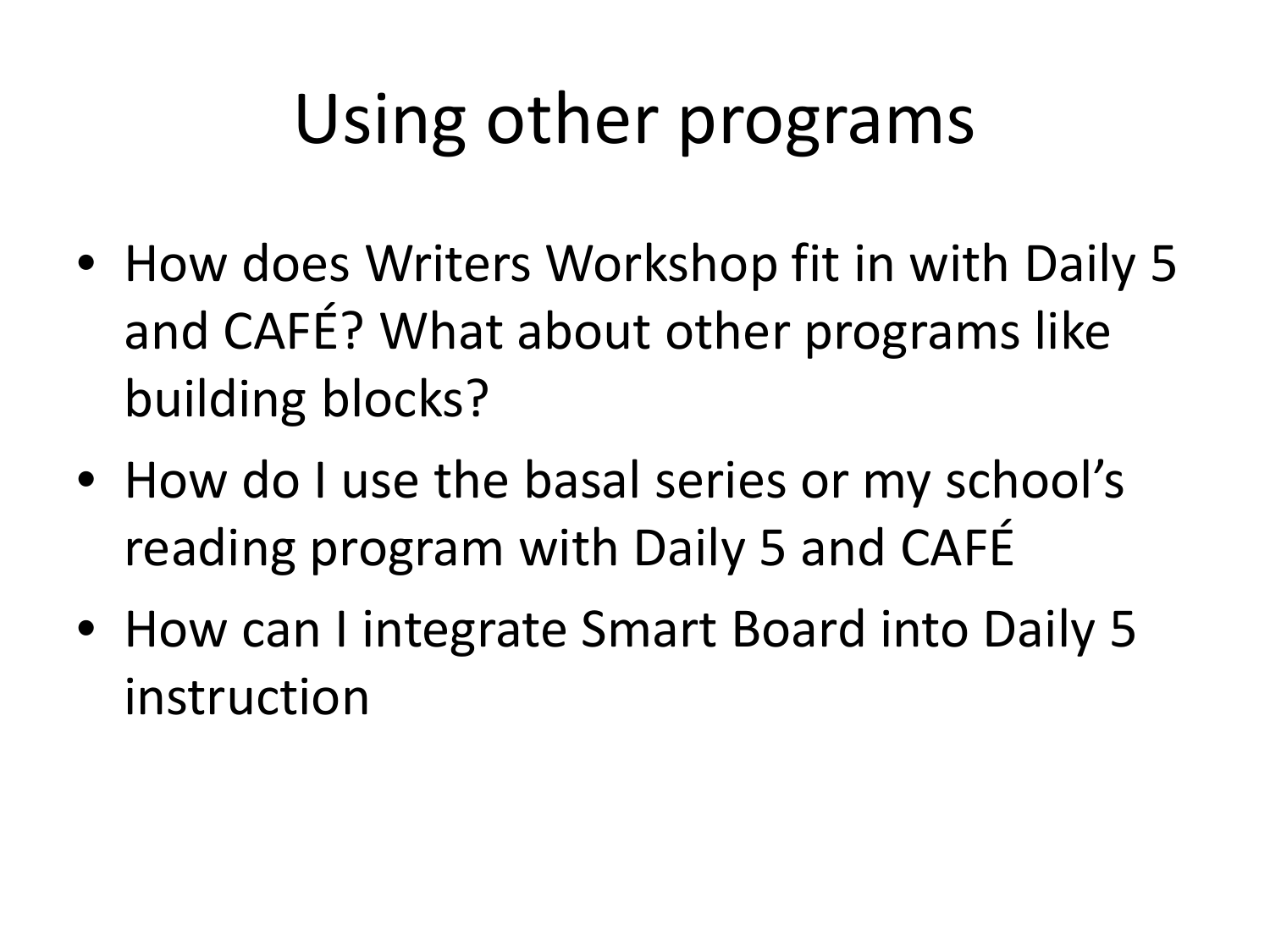## Grading

- What do you assess? What have you traditionally assessed in reading?
- How do you currently grade reading?
- How could the school's / your current grading practices fit work with Daily 5 and CAFÉ?
- Use of reading response journals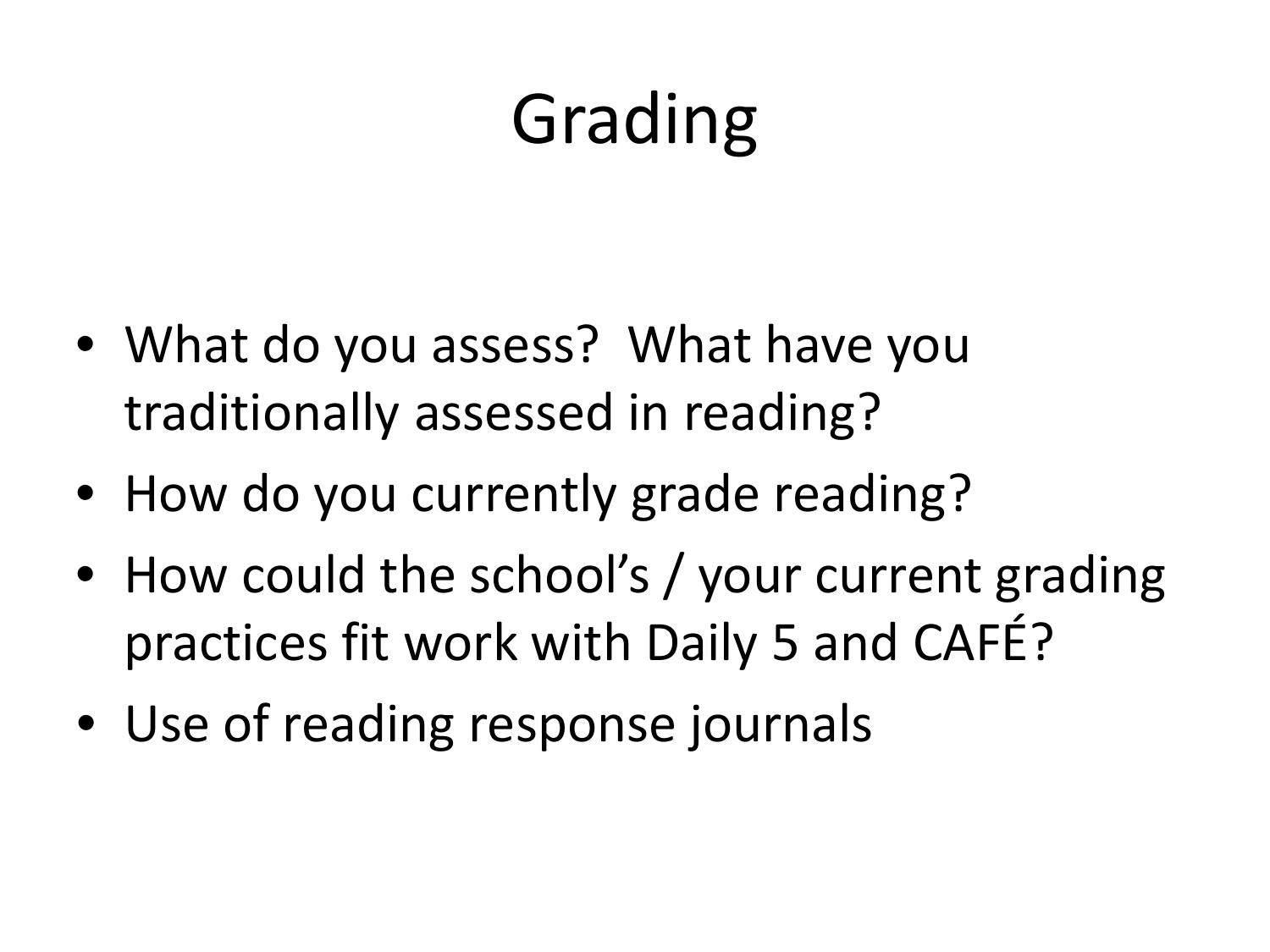### Writing

- How to keep them accountable
- Suggestions for how to make working on writing more productive